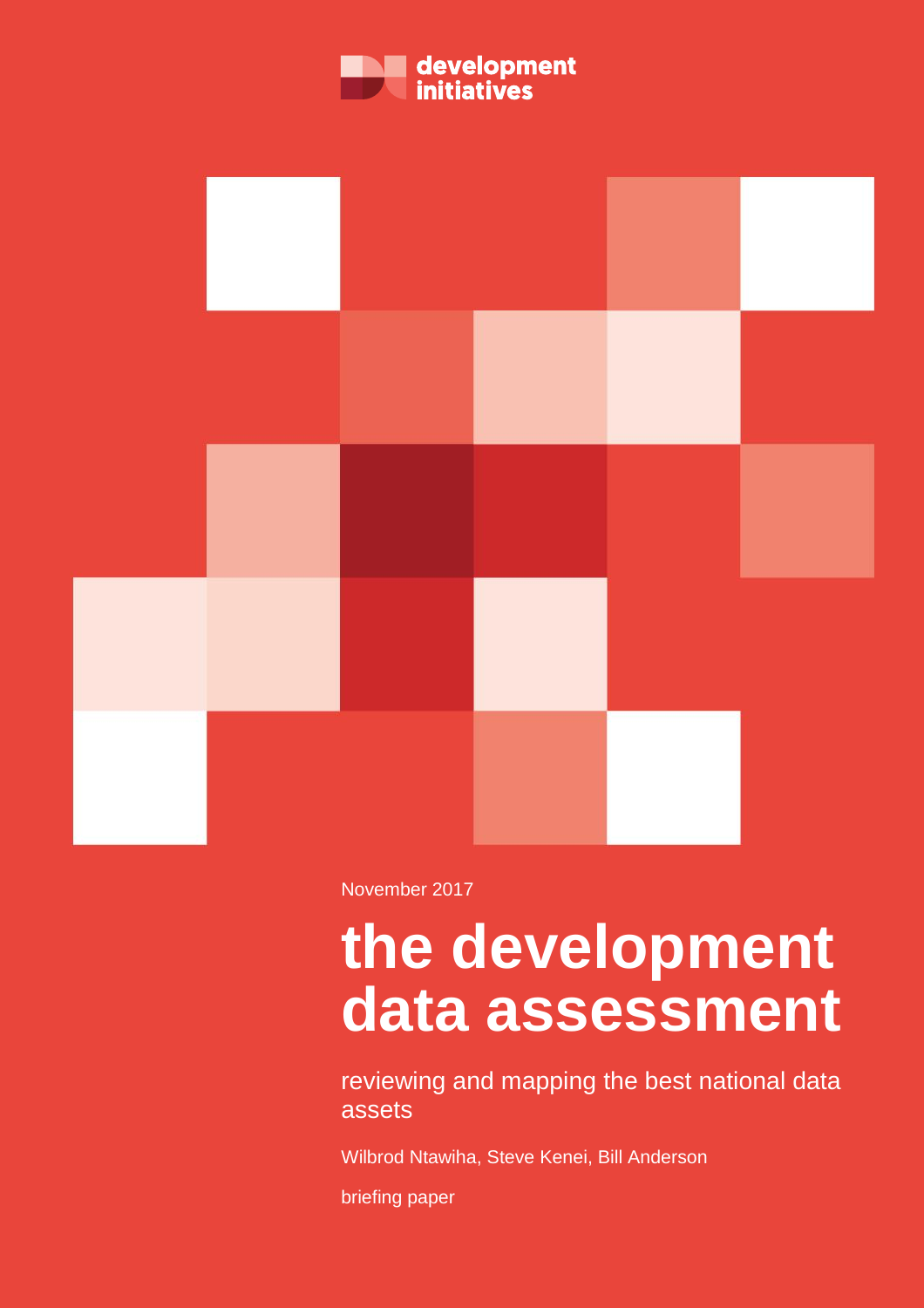# **Introduction**

Development decision-makers need to be data users. They need to know what information is available about the poorest and most vulnerable people in order to make the best choices regarding resource allocation, policy and service delivery at national and local levels of government. Data is also required to assess development progress, forming the basis for monitoring both national and global indicators, such as the Sustainable Development Goals (SDGs). To fulfill these requirements, data must be timely and reliable.

It's necessary to understand the available national data resources to help identify what data there is to support decision-making and accountability and to highlight areas for further investment into data assets. In many countries there are either significant gaps in the available data or a lack of high-quality data.

To ensure that the best data is being employed, users need to know as much as possible about the quality of the data source – this can be affected by the frequency and timeliness of collection, the coverage, relevance, comprehensiveness and openness/accessibility. Users also need to know if the data is, or can be, disaggregated, for example by age, gender, disability or location.<sup>1</sup> Furthermore, users need to be able assess from a single access point the data that is available, across sectors and geography, and across indicators such as poverty rates, asset ownership, nutrition and consumption.

Development Initiatives has developed the Development Data Assessment – a methodology that supports governments to identify where quality data for decisionmaking and policy formulation is available, where data is of poorer quality, and where there are gaps. The methodology is accompanied by a tool that allows users to investigate and interrogate the data. Both the tool (built using D3, an open-source JavaScript library) and the data behind it are public, and the tool is still undergoing development.

An earlier version of this work was piloted in Uganda, and we published the results in 2016.<sup>2</sup> The Development Data Assessment is now being trialled in Uganda, Kenya and Nepal.

See the contact details on the last page of this paper to find out how to get in touch for more detail on applying the Development Data Assessment methodology.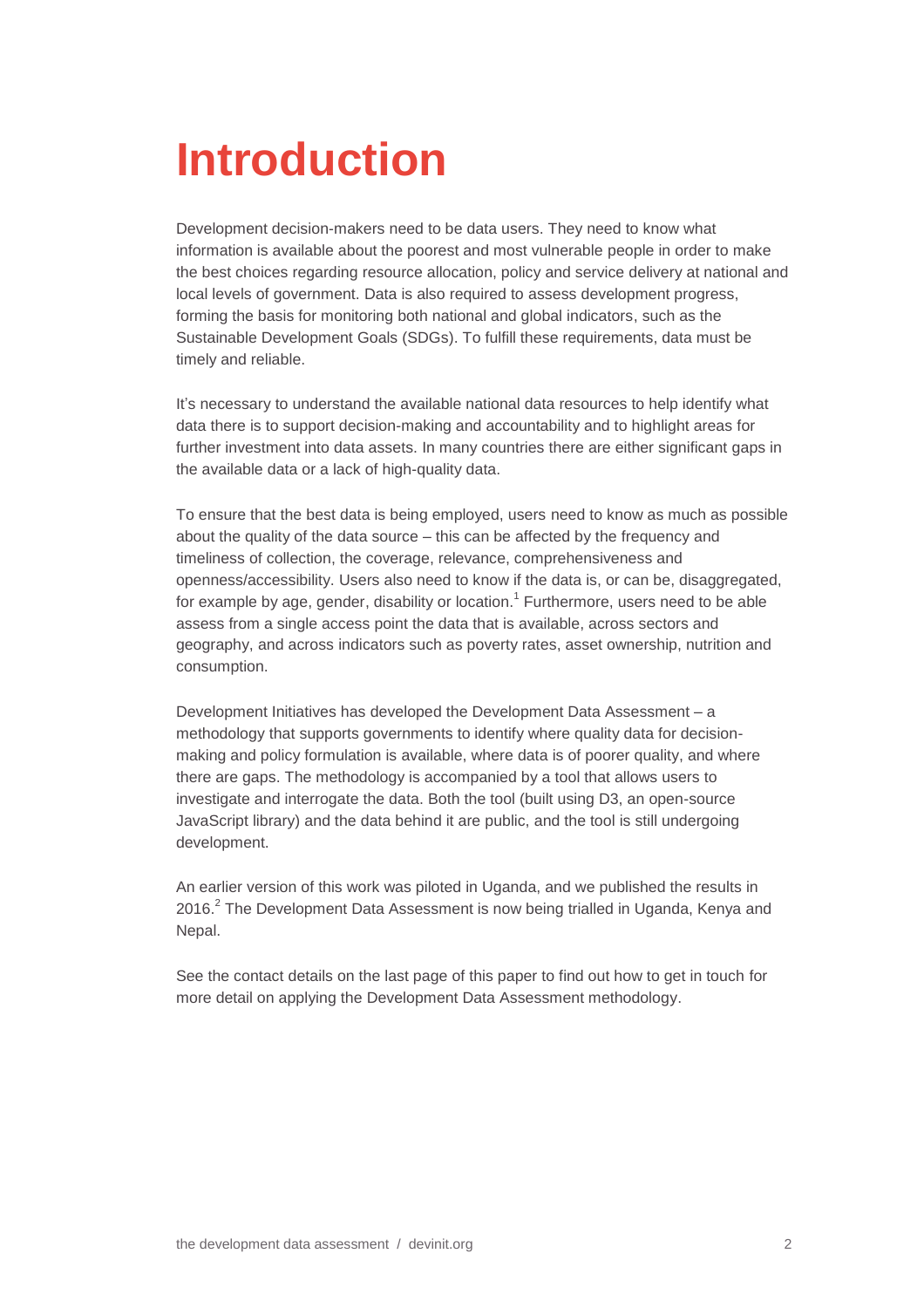# **How the Development Data Assessment works**

### **Step one**

All institutions and information systems involved in the collection of primary data are identified. Key metadata relating to each source<sup>3</sup> is recorded, including the frequency of collection, geographical scope, level of disaggregation, accessibility, sector, coverage, sample size, data capture device, timeliness, access and the organisations that collect, fund and own the source.

### **Step two**

Each source is then broken down into its component data series (for example, each question in a census or survey).



### **Step three**

Data series are mapped against an agreed selection of indicator frameworks. Each data series is matched with indicators through an exact, close or broad relationship. These indicator frameworks can be:

- local such as national development [plan indicators](http://npa.ug/development-plans/national-development-plan-ndp/) and national [gender](http://npa.ug/wp-content/uploads/2017/08/FINAL-Review-Report.pdf) priority indicators<sup>4</sup>
- regional such as [Africa's Agenda 2063](https://au.int/en/agenda2063)
- global such as the [SDGs](http://www.un.org/sustainabledevelopment/sustainable-development-goals/) indicators.

This mapping provides the basis for analysis of data gaps, data compatibility, as well as duplications of effort. A data series can function as a measure for certain indicators from several indicator frameworks.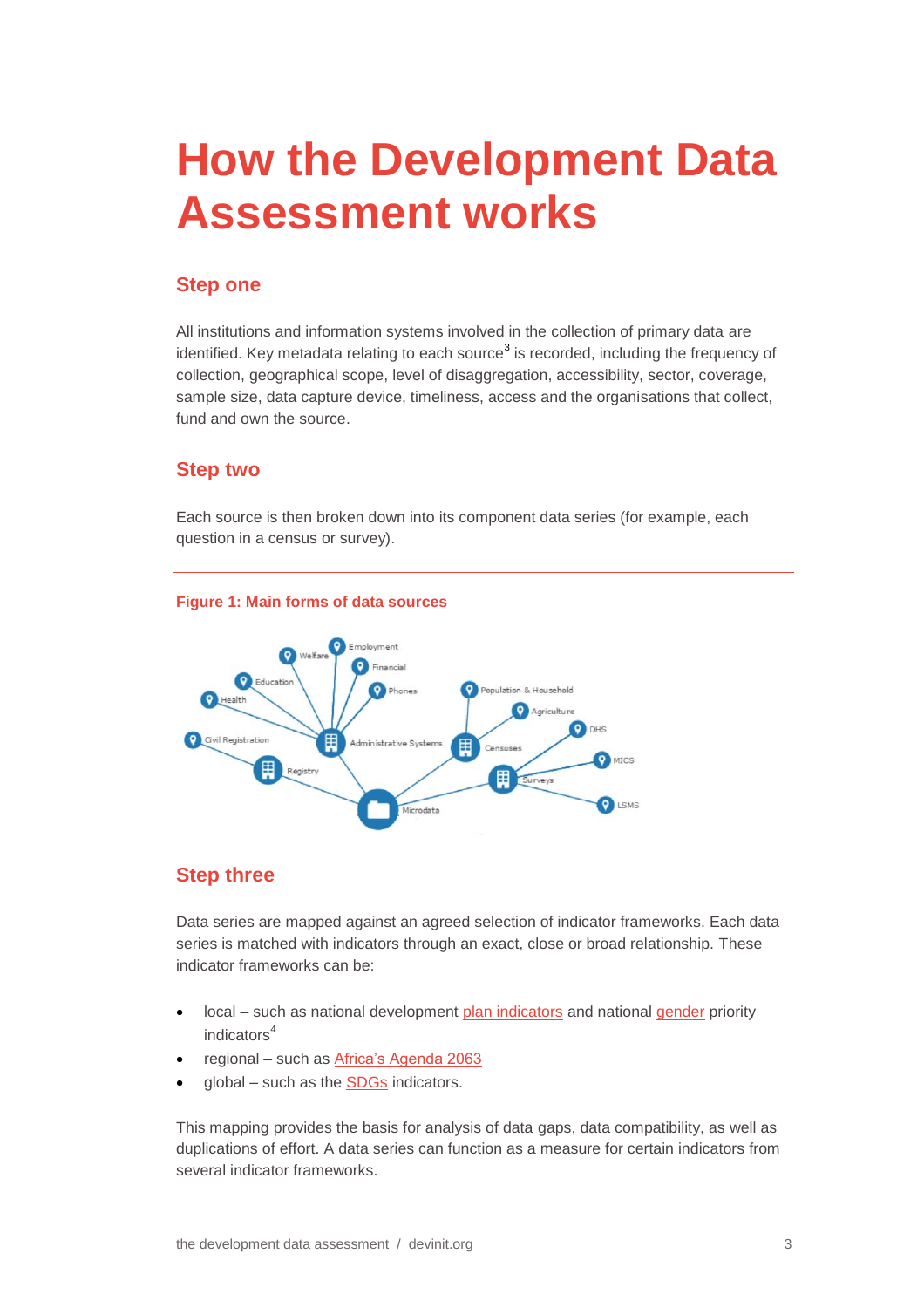#### **Figure 2: Links between data production and use in development monitoring**



### **Step four**

The metadata captured on data sources and series provides the basis for qualitative analysis of data sustainability, comprehensiveness and accuracy.

### **Step five**

This process results in a living database, a visualisation tool allowing users to find the best data available and an annual report highlighting the changes in the country's data landscape. The database regularly updates to capture changes in data production, but also adapts as monitoring frameworks, such as national development plans, alter.

A parallel workstream maps the country's legal and policy frameworks, as well as existing funding arrangements for data infrastructures.

The visualisation tool (see the sankey diagram labelled Figure 3) means users can discover data assets that have an exact or close relationship with the matched indicators. For example, it might be used to show which data series can measure progress against 'population using safely managed water sources' (SDG indicator 6.1.1).

Moreover, the tool can be used to reveal indicators that lack sufficient data, or where data produced isn't useful for measuring development progress.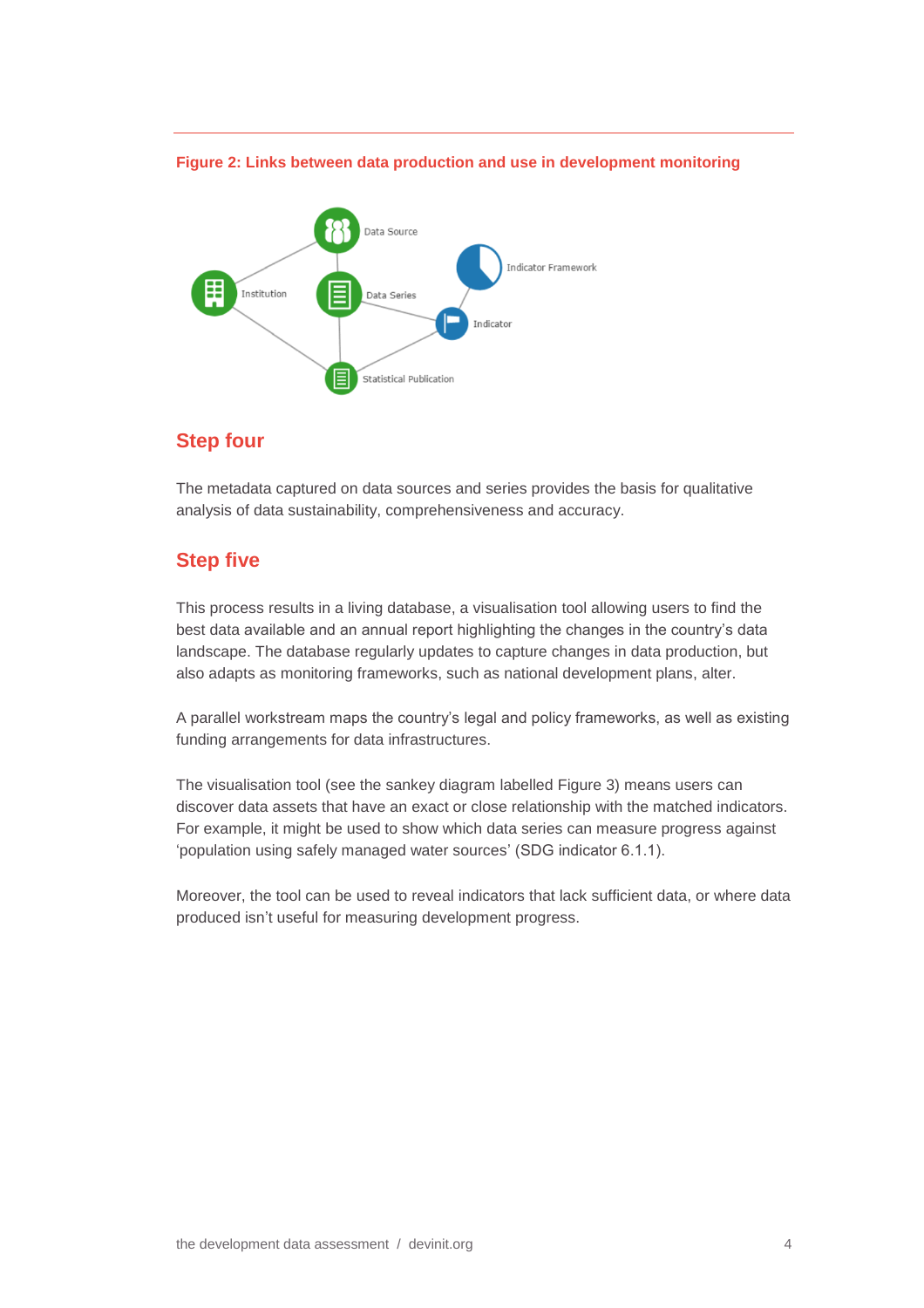### **Figure 3: A snapshot of the visualisation tool**

|                                | <b>Source filters</b>         |                                     | <b>Text filter</b>                                                                                                                                                                                                                                                                                                                                                                               | Reset                                                                                                                                                                                                                                                                                            |                           |
|--------------------------------|-------------------------------|-------------------------------------|--------------------------------------------------------------------------------------------------------------------------------------------------------------------------------------------------------------------------------------------------------------------------------------------------------------------------------------------------------------------------------------------------|--------------------------------------------------------------------------------------------------------------------------------------------------------------------------------------------------------------------------------------------------------------------------------------------------|---------------------------|
| None<br>Access<br>$\mathbf{v}$ |                               | Indicator framework v               |                                                                                                                                                                                                                                                                                                                                                                                                  |                                                                                                                                                                                                                                                                                                  |                           |
| Latest                         | None v                        |                                     |                                                                                                                                                                                                                                                                                                                                                                                                  |                                                                                                                                                                                                                                                                                                  |                           |
| Owner                          | <b>None</b><br>$\mathbf{v}$   | Data series filters                 |                                                                                                                                                                                                                                                                                                                                                                                                  |                                                                                                                                                                                                                                                                                                  |                           |
| Statistical sector             | $\mathbf{r}$<br>None          | Ouestionnaire<br>Age disaggregation | None                                                                                                                                                                                                                                                                                                                                                                                             |                                                                                                                                                                                                                                                                                                  |                           |
|                                | Geographic coverage None      |                                     | None v                                                                                                                                                                                                                                                                                                                                                                                           |                                                                                                                                                                                                                                                                                                  |                           |
| Sample size                    | None v                        |                                     | Location disaggregation None<br>$\pmb{\mathrm{v}}$                                                                                                                                                                                                                                                                                                                                               |                                                                                                                                                                                                                                                                                                  |                           |
| Source type                    | None<br>۰.                    |                                     |                                                                                                                                                                                                                                                                                                                                                                                                  |                                                                                                                                                                                                                                                                                                  |                           |
| Indicator framework            | Goal                          | Indicator                           |                                                                                                                                                                                                                                                                                                                                                                                                  | Data series                                                                                                                                                                                                                                                                                      | Source                    |
| <b>SDGs</b>                    | 6: clean water and sanitation |                                     | 6.1.1. Proportion of population using safely managed<br>-6.2.1: Proportion of population using safely managed.<br>-6.3.1: Proportion of wastewater safely treated<br>-6.3.2: Proportion of bodies of water with good ambien<br>6.4.1: Change in water use efficiency over time<br>6.4.2: Level of water stress: freshwater withdrawal as<br>6.5.1: Degree of integrated water resources managem. | Uses of the water source (WIS)<br>Number of users of watersource(UWASA)<br>Water and Sanitation Committee (WSC) functiona<br>Water source for other purposes (WIS)<br>Water source last repair(UWASA)<br>Water source last repair (details)(UWASA)<br>Water souces used on a regular basis (WIS) | Water Information System  |
|                                |                               |                                     | 6.5.2: Proportion of transboundary basin area with an                                                                                                                                                                                                                                                                                                                                            | Water source last functionality(UWASA)<br>Reasons for water source not functioning(UWASA)                                                                                                                                                                                                        |                           |
|                                |                               |                                     | 6.6.1: Change in the extent of water-related ecosyste<br>6.a.1: Amount of water- and sanitation-related offici                                                                                                                                                                                                                                                                                   | Reasons (explained) for water source not function.<br>Place to wash hands - observed (WIS)<br>Water source functionality(UWASA)                                                                                                                                                                  | Uganda Water Supply Atlas |
|                                |                               |                                     | 6.b.1: Proportion of local administrative units with e                                                                                                                                                                                                                                                                                                                                           | Management of watersource(UWASA)                                                                                                                                                                                                                                                                 |                           |

The annual report highlights changes in data production, data use, legislation, resources, development frameworks, as well as updates and impovements to the tool itself. It highlights best practices in data production and use. It captures views of key stakeholders in the national statistical system.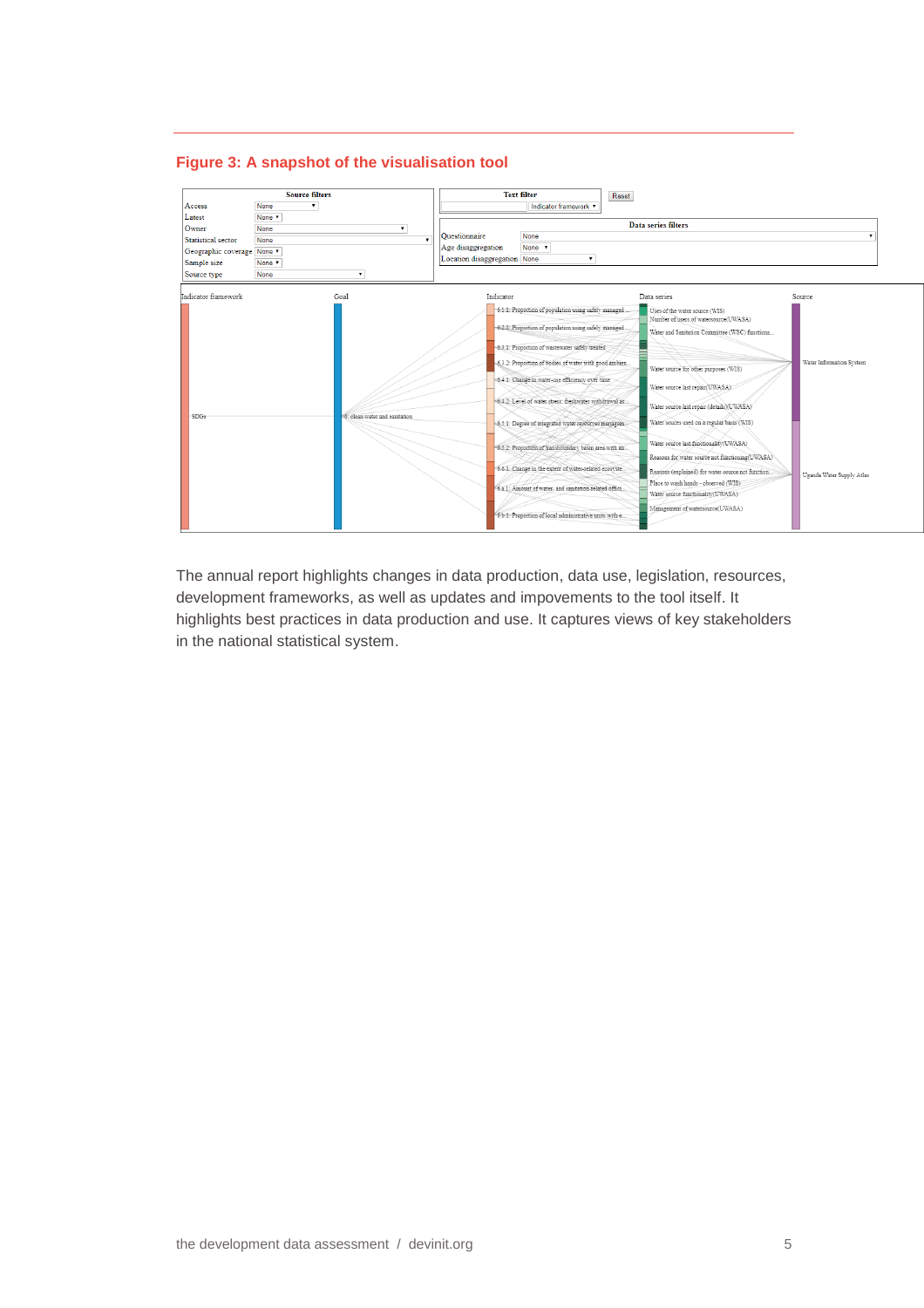# **Who can benefit from mapping data assets?**

### **Most obviously, governments and decision-makers (and citizens whose lives their decisions impact) can benefit in the following ways**

**Maximising limited resources** When it comes to their data infrastructures, many governments make difficult investment choices. National statistics based on averages and estimates derived from relatively small survey samples can hide the scale of the data challenge faced by subnational planners.<sup>5</sup> The Development Data Assessment allows subnational and national actors to identify gaps in the development data infrastructure; these can be filled by making the present investments in data more usable through reallocating resources to existing and evidently cost-effective data infrastructures.

**Better investments in data and statistics** Decisions about how and where to best invest in data can be made most effectively with an overview of the whole ecosystem. For example, decisions about new investments in data systems for people living in remote areas and/or poverty can be made easily with access to comparable metadata about similar data production processes. This tool also provides evidence for leaders to advocate for more resources into specific statistical areas.

**Monitoring progress** The Development Data Assessment contributes to the monitoring of the SDGs by making the most apt and high-quality data easily discoverable to see progress against indicators. The indicators are mapped against available data. For example, querying a poverty-related indicator or sector will reveal the relevant data series and data sets. This allows the data to be compared – for example across methodologies, timeliness, coverage and comprehensiveness – to ensure that the highest-quality data is used.

**Interoperability** Often data producers collect similar data. For example, 77% of all Multiple Indicator Cluster Survey questions can be found in Demographic and Health Survey; conversely 66% of all DHS questions can be found in MICS.<sup>6</sup> The Development Data Assessment helps avoid duplication of effort though better collaborations among data producers, thereby reducing costs, improving quality and enhancing best practice.

**Easy to implement** The assessment can be conducted in any country.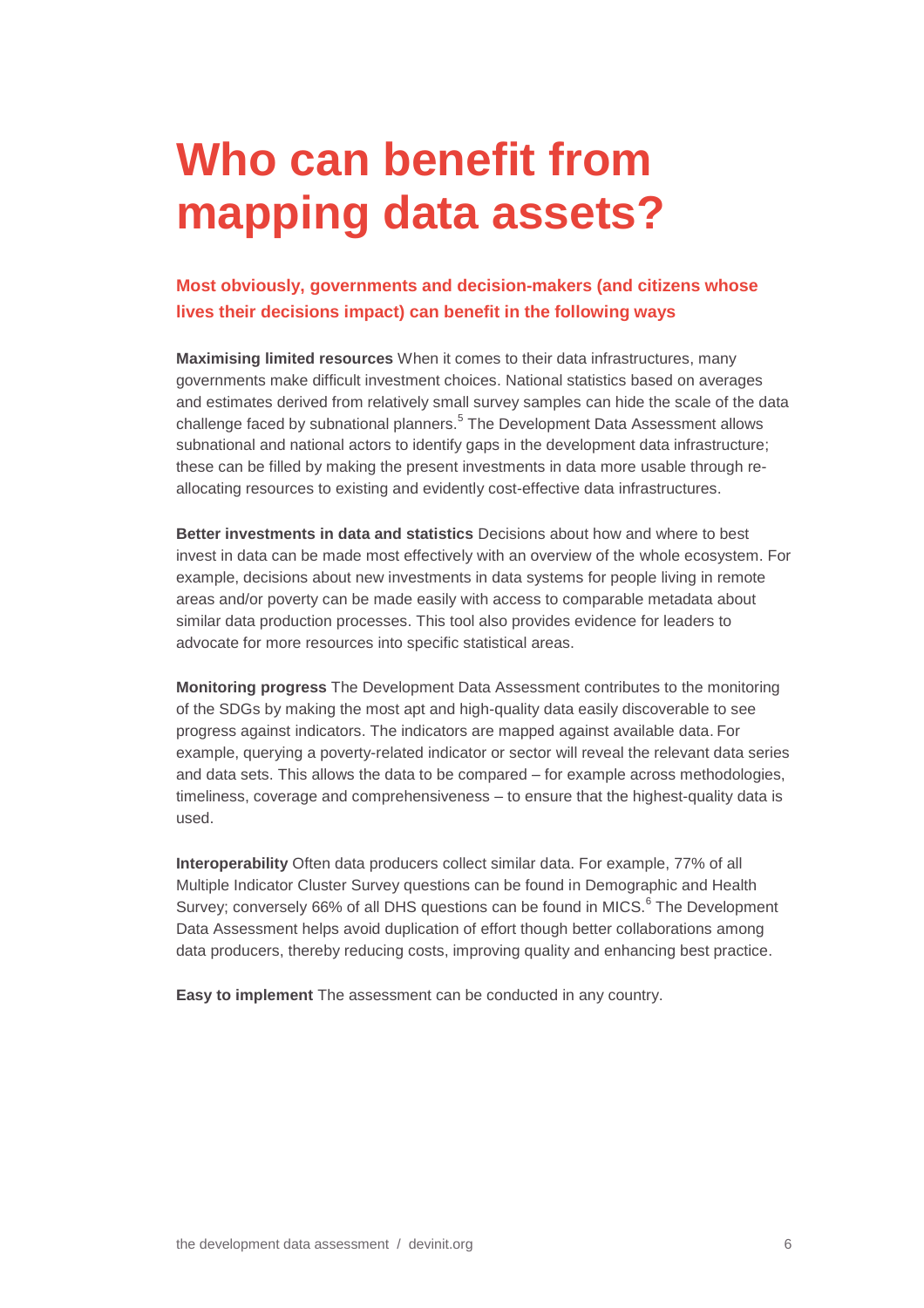### **Others who can benefit**

Statisticians and analysts can be sure they're using the best data available.

Data scientists can see data opportunities, gaps and quality.

Data revolutionaries can discover, implement and monitor strategies to improve data at the source.

Data collectors can use the best sources of similar data available locally to design their data-collection tools, plan for better-data management systems and reach out to similar producers to enhance data in their field of work.

# **Next steps**

This methodology can be applied to any country. If you would like to know more, please seek further information via the contact details at the end of this report.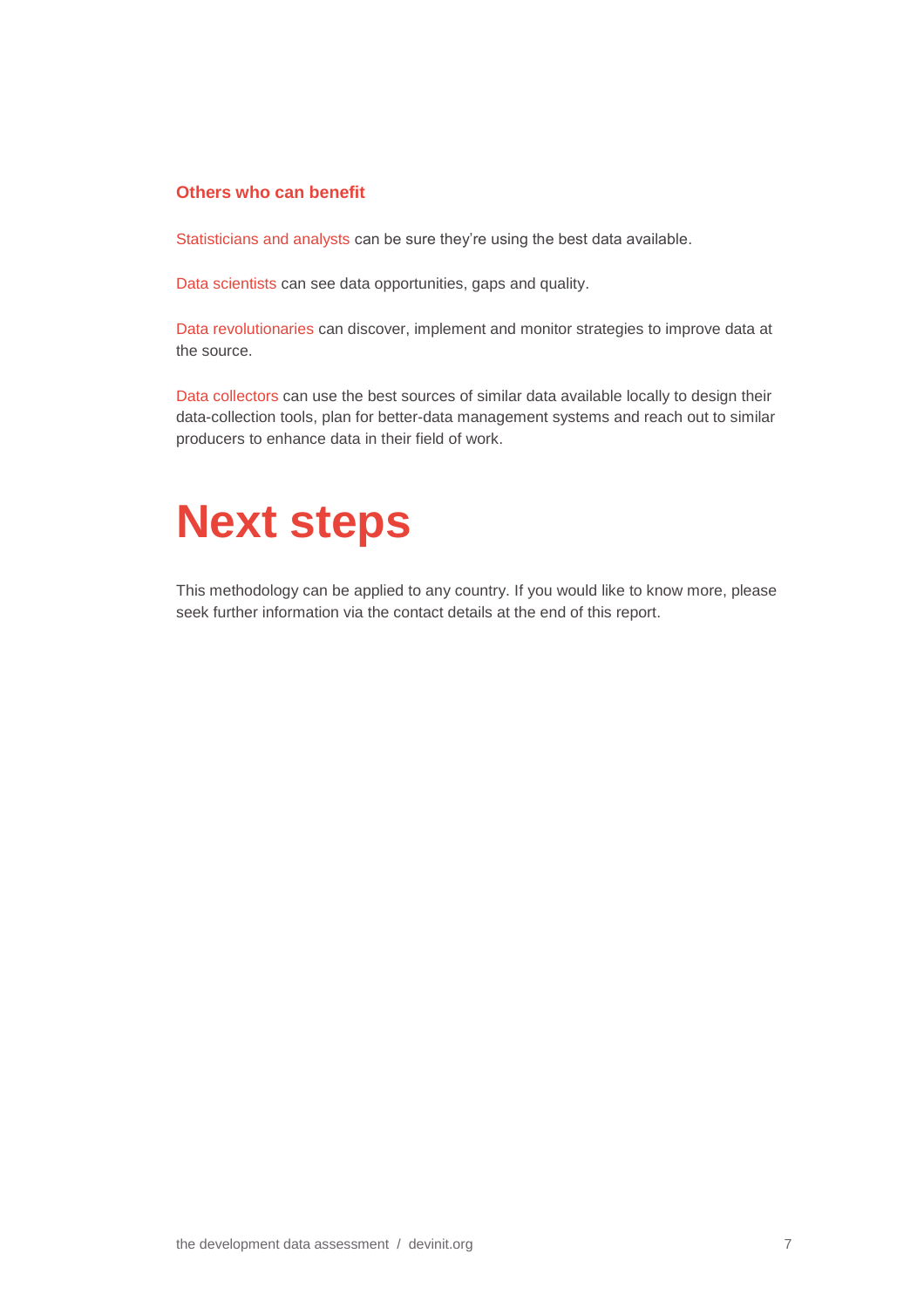## **Endnotes**

1 IMF, 2001. *Data Quality Assessment Framework*. Available at:

<http://www.imf.org/external/np/sta/dsbb/2001/supp.htm> and IMF, 2015. *Enhanced General Data Dissemination System*. Available at[: http://dsbb.imf.org/Pages/GDDS/Home.aspx](http://dsbb.imf.org/Pages/GDDS/Home.aspx)

<sup>2</sup> Development Initiatives, 2016. *Uganda's data ecosystem*. Available at: [http://devinit.org/post/ugandas-data](http://devinit.org/post/ugandas-data-ecosystem/)[ecosystem/](http://devinit.org/post/ugandas-data-ecosystem/)

<sup>3</sup> For the purposes of this methodology, a data source is defined as any information system that collects data, whether as a continuous (i.e. registry and administrative systems) or one-off (census or survey) process.

<sup>4</sup> NPA Uganda, 2016. *Review report on Uganda's readiness for implementation of the 2030 Agenda*. Available at[: http://npa.ug/wp-content/uploads/2017/08/FINAL-Review-Report.pdf](http://npa.ug/wp-content/uploads/2017/08/FINAL-Review-Report.pdf) and NPA Uganda, 2015. *National Developemnt Plan 2015/16 to 2019/20*. Available at[: http://npa.ug/development-plans/national-development](http://npa.ug/development-plans/national-development-plan-ndp/)[plan-ndp/](http://npa.ug/development-plans/national-development-plan-ndp/)

<sup>5</sup> Development Initiatives, 2017. *Key facts on household surveys*. Available at: http://devinit.org/post/key-factson-household-surveys/

6 Lisowska, B., 2016. *Household surveys: do competing standards serve country needs?* Joined up data standards (JUDS), Development Initiatives. Available at: http://juds.joinedupdata.org/discussion-papers/paper-4-household-surveys/